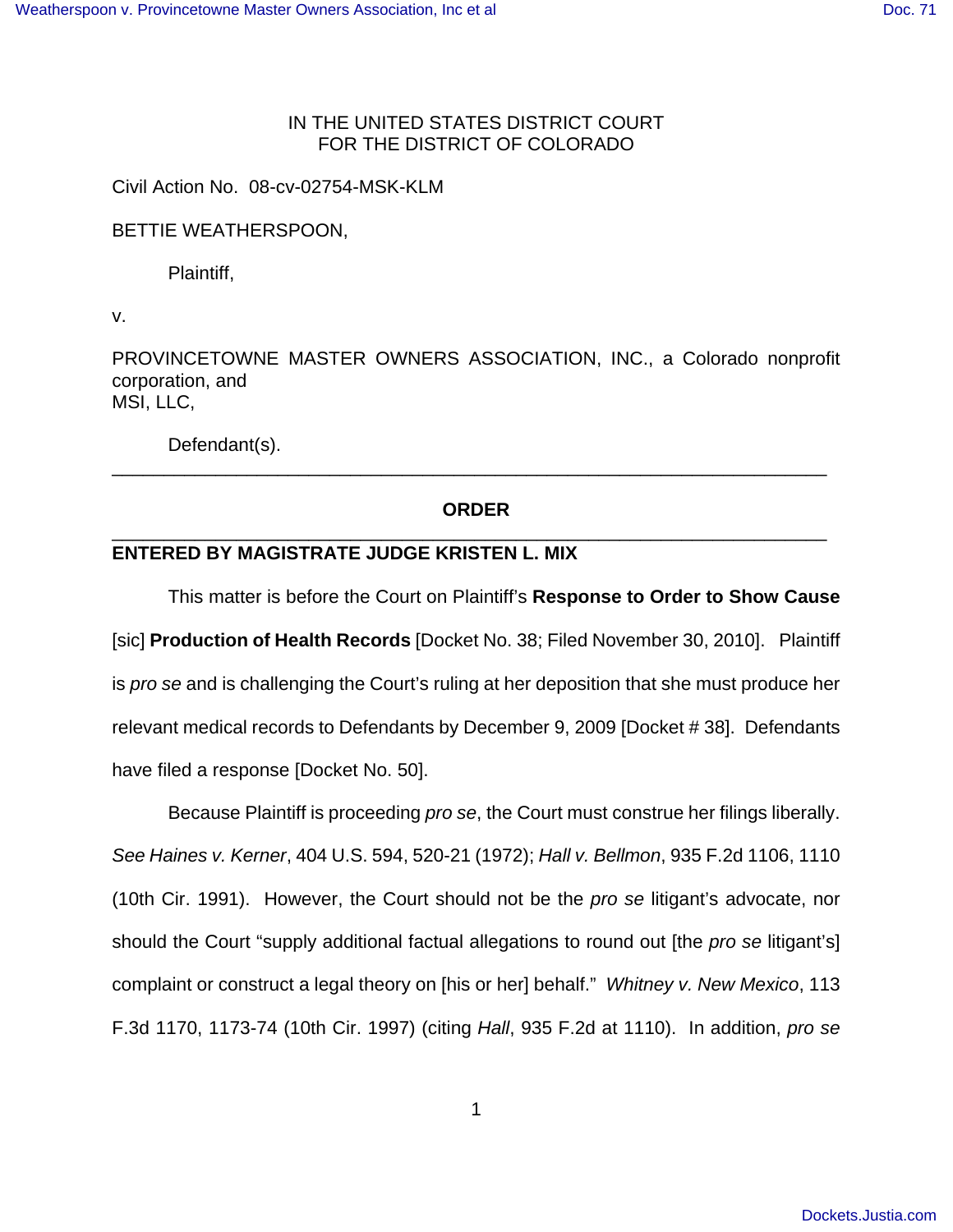litigants must follow the same procedural rules that govern other litigants. Nielson v. Price, 17 F.3d 1276, 1277 (10th Cir. 1994).

### **I. Background**

This case arises from a contentious relationship between Plaintiff, her neighbors, and her homeowners' association. Plaintiff brings claims pursuant to 42 U.S.C. §§ 804, 804(A)(B)(C), 3617 ("The Fair Housing Act"), and asserts that Defendants have violated her First Amendment rights. Among the numerous allegations made by Plaintiff are (1) Defendants discriminated against her based on her disability; (2) Defendants' citation of her for a noise violation aggravated her disability; (3) she has increased her medication and therapy; and (4) she has suffered embarrassment, humiliation, and emotional distress. Complaint [#1] at §§ 62-71, 74, 98, 100.

Because Plaintiff seeks emotional distress damages, the Court ordered her to produce her pre-incident and post-incident medical records pertaining to her emotional distress dating from January 21, 2001 to the present (the "Mental Health records").<sup>1</sup> Instead of producing the Mental Health records by December 9, 2009, as ordered by the Court, Plaintiff filed a "response" objecting to the Court's order.

 Plaintiff asserts a number of arguments to support her assertion that her Mental Health records should not be disclosed to Defendants. First, Plaintiff asserts that she has not waived the physician-patient privilege because she had made a "generic" claim of emotional distress. Docket [#38] at 3. She also asserts that production of the records would violate the Privacy Act, 5 U.S.C. § 552a. Id. Plaintiff also believes that the records

<sup>&</sup>lt;sup>1</sup> This Order was made during Plaintiff's deposition on November 9, 2009. Response [#50] Ex. A at 231, 236. Exhibit A is a copy of a partial transcript of the deposition of Plaintiff.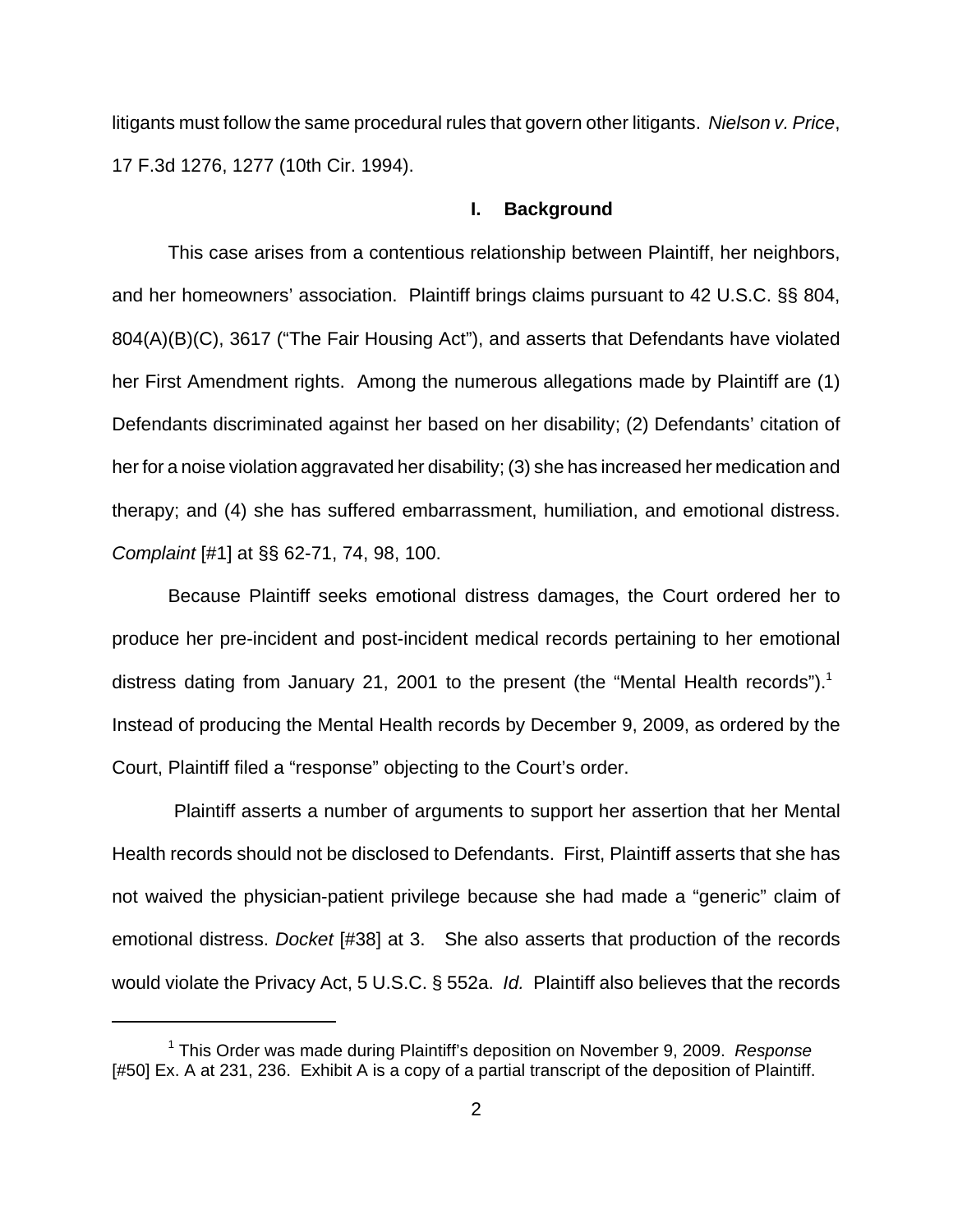would not remain confidential and, as a result, her neighbors will retaliate against her. Id. at 3-4. Because she does not anticipate using an expert witness or health care provider, Plaintiff claims that she is not required to disclose the records. Id. at 4. Finally, she claims that the records are protected pursuant to the Health Insurance Portability and Accountability Act (HIPAA), the "Colorado Rape Shield law," and the Colorado Open Records Act. Id. at 5.

#### II. **Analysis**

#### **A. Relevancy**

As an initial matter, I address the relevancy of Plaintiff's Mental Health records regarding her emotional distress claim. Whether the records are relevant is a broad determination, the goal of which is to allow the parties to discover whatever is necessary to prove or disprove their cases. Gomez v. Martin Marietta Corp., 50 F.3d 1511, 1520 (10th Cir. 1995); Cardenas v. Dorel Juvenile Group, Inc., 232 F.R.D. 377, 382 (2005) ("Relevancy is broadly construed, and a request for discovery should be considered relevant if there is 'any possibility' that the information sought may be relevant to the claim or defense of any party." (citations omitted)); Simpson v. Univ. of Colo., 220 F.R.D. 354, 356 (D. Colo. 2004); In addition, "[r]elevant information need not be admissible at the trial if the discovery appears reasonably calculated to lead to the discovery of admissible evidence." Fed. R. Civ. P. 26(b)(1). If the material sought is relevant to the case and may lead to admissible evidence, it should generally be produced.

Plaintiff's Mental Health records are relevant because she alleges that she suffered emotional distress due to the actions of Defendants. Plaintiff alleges that Defendants have

3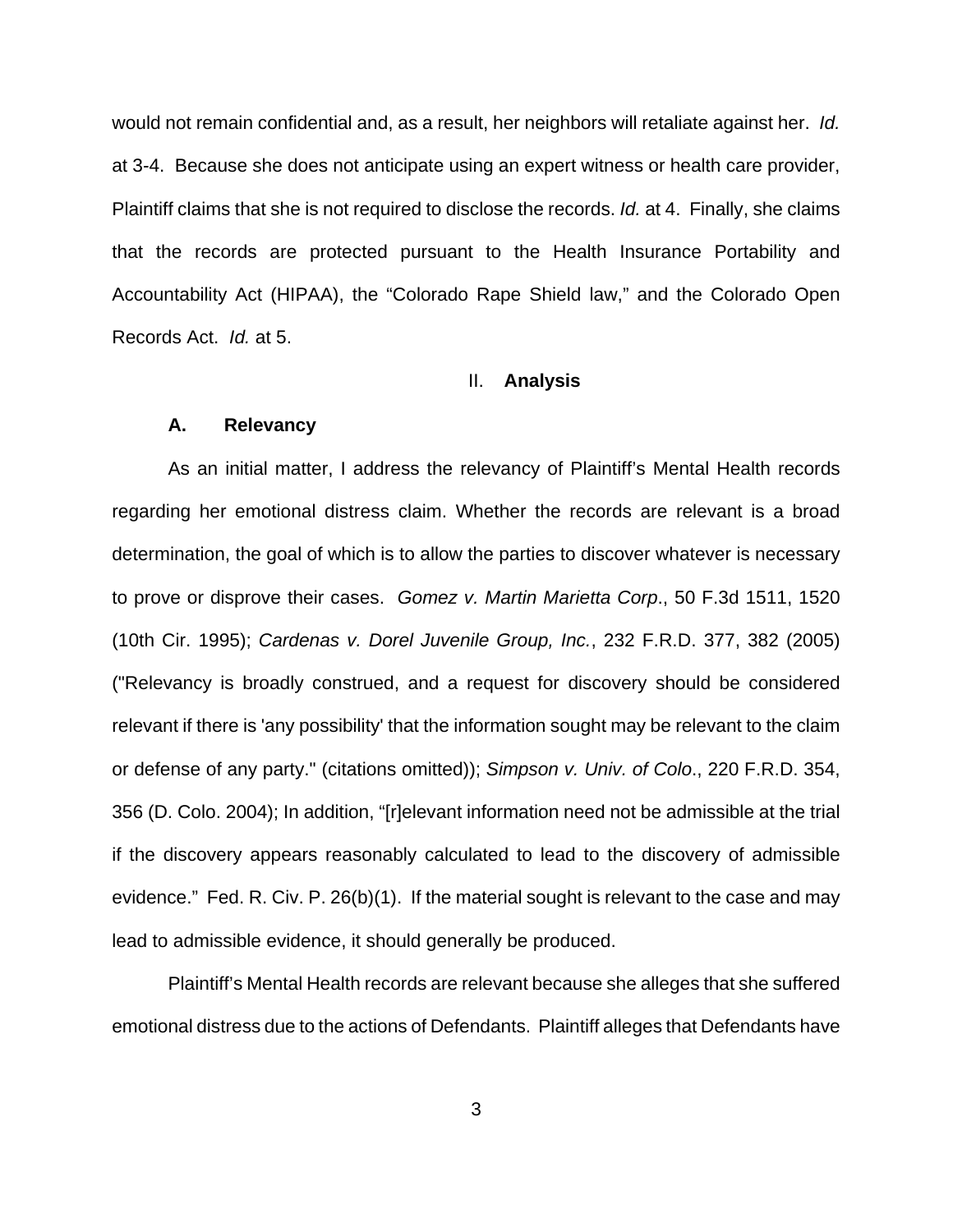exploited her mental health and aggravated her medical condition, forcing her to increase her medication and therapy treatments. She also claims that Defendants discriminated against her because of her "mental disability." Plaintiff is seeking damages for emotional distress. During her deposition, she stated that she would produce a doctor and nurse to substantiate her claim. Response [#50] Ex. A at 218-219.

 By raising an emotional distress claim, Plaintiff has put her medical condition at issue, and made her Mental Health records relevant. Simpson, 220 F.R.D. at 365; Fox v. Gates Corp., 179 F.R.D. 303, 305 (D. Colo. 1998); LeFave v. Symbios, Inc., No. 99-Z-1217, 2001 WL 1644154, at \*4 (D. Colo. Apr. 14, 2000). Discovery of Plaintiff's Mental Health records is likely to lead to the discovery of other admissible evidence.

#### **B. Privilege**

Although Plaintiff's Mental Health records are relevant, they also may be privileged. In this Court, when federal law governs the rule of decision, federal common law governs the existence of privilege. See Cutting v. United States, No. 07-cv-02053-REB-MEH, 2008 WL 1775278, at \*2 (D. Colo. Apr. 14, 2008) (unpublished decision). This case was brought pursuant to the Fair Housing Act, a federal statute, and the First Amendment of the United States Constitution. Therefore, federal common law governs whether the Mental Health records are privileged. See, e.g., Everitt v. Brezzel, 750 F. Supp. 1063, 1066 (D. Colo. 1990); Hutton v. City of Martinez, 219 F.R.D. 164, 167 (N.D. Cal. 2003); Hancock v. Hobbs, 967 F.2d 462, 467 (11th Cir. 1992) ("We therefore hold that the federal law of privilege [applies in a federal question case], even if the witness-testimony is relevant to a pendent state law count which may be controlled by a contrary state law of privilege.")

There is no physician-patient privilege recognized by federal common law. Walen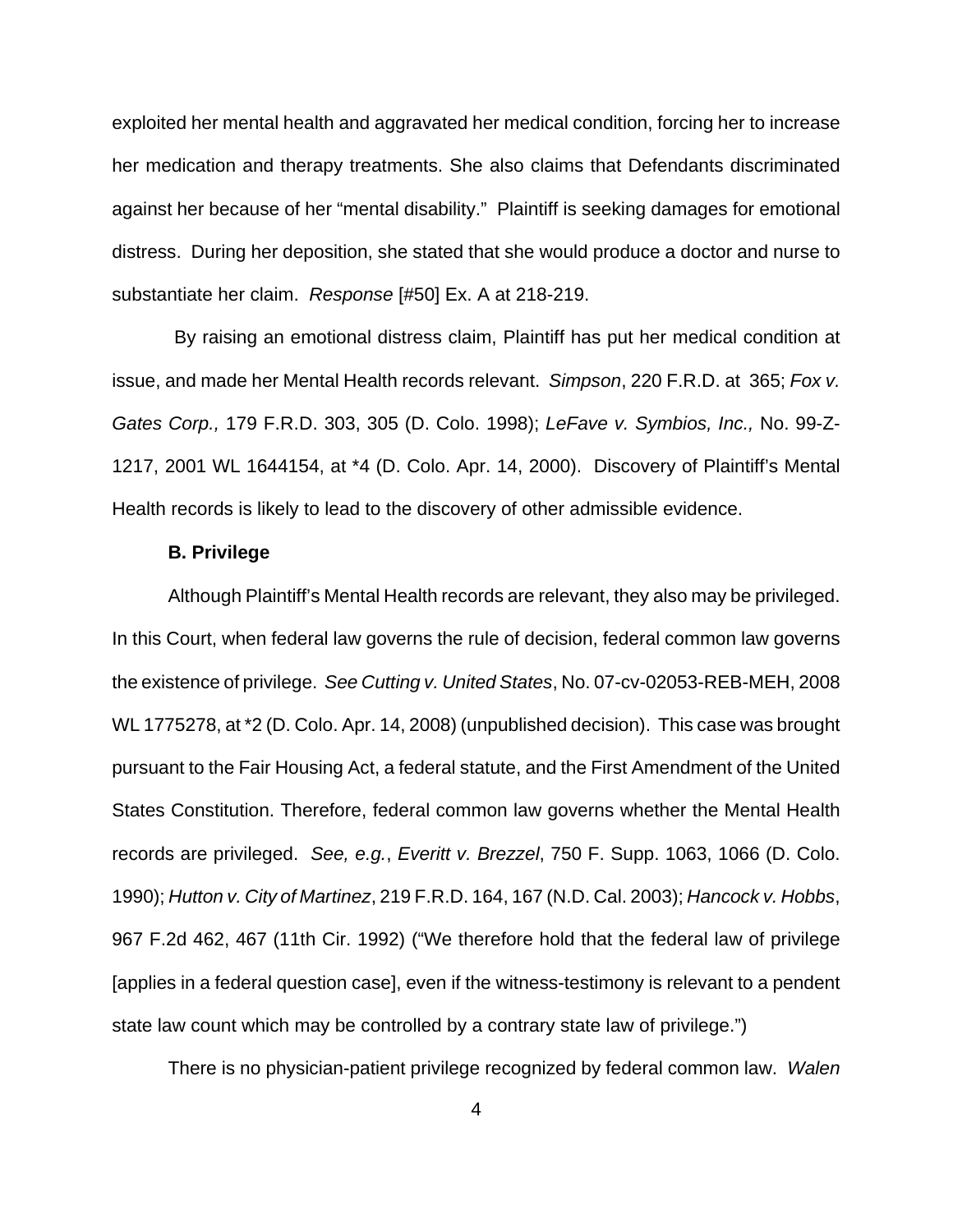v. Roe, 429 U.S. 589, 602 n. 28 (1977). "Accordingly, the court's inquiry regarding the discoverability of plaintiff's general medical records is governed by relevancy standards contained in Fed. R. Civ. P. 26 and considerations of confidentiality," but not privilege. LeFave, 2000 WL 1644154, at \*2. I have already determined that Plaintiff's Mental Health records are relevant. Moreover, by initiating this lawsuit and making a claim for emotional damages, Plaintiff has waived any applicable privacy rights. See Windsor v. Aasen, No.09- 00947-REB-KMT, 2009 WL 5184170, at \*1 (D. Colo. Dec. 18, 2009).

Plaintiff also asserts that she has not authorized the release of "psychotherapy notes/records." Docket #38 at 5. I will assume that Plaintiff's intent is to assert the psychotherapist-patient privilege. That privilege applies in federal cases. Jaffe v. Redmon, 1, 12-13 (1996). However, "[li]ike other testimonial privileges, the patient may of course waive the protection." Id. at 15 n. 14. A plaintiff waives the psychotherapist-patient privilege by placing her medical condition at issue. Simpson, 220 F.R.D. at 364; see also Schoffstall v. Henderson, 223 F.3d 818, 823 (8th Cir. 2000) (collecting cases holding that privilege is waived when a party puts her medical condition at issue).

As noted above, Plaintiff seeks damages for emotional distress. She has placed her psychological condition at issue. Thus, the psychotherapist privilege has been waived. Defendants are entitled to discovery of her psychotherapy records. See Fisher v. Southwestern Bell Tel. Co., No. 09-5046, 2010 WL 257305, at \*3 (10th Cir. Jan. 25, 2010).

#### **C. Privacy Act**

Plaintiff also asserts that requiring her to produce her Mental Health records violates a number of federal and state statutes. First, she cites the Privacy Act, 5 U.S.C. § 552a. She claims that her records are maintained by the Veterans Administration, a federal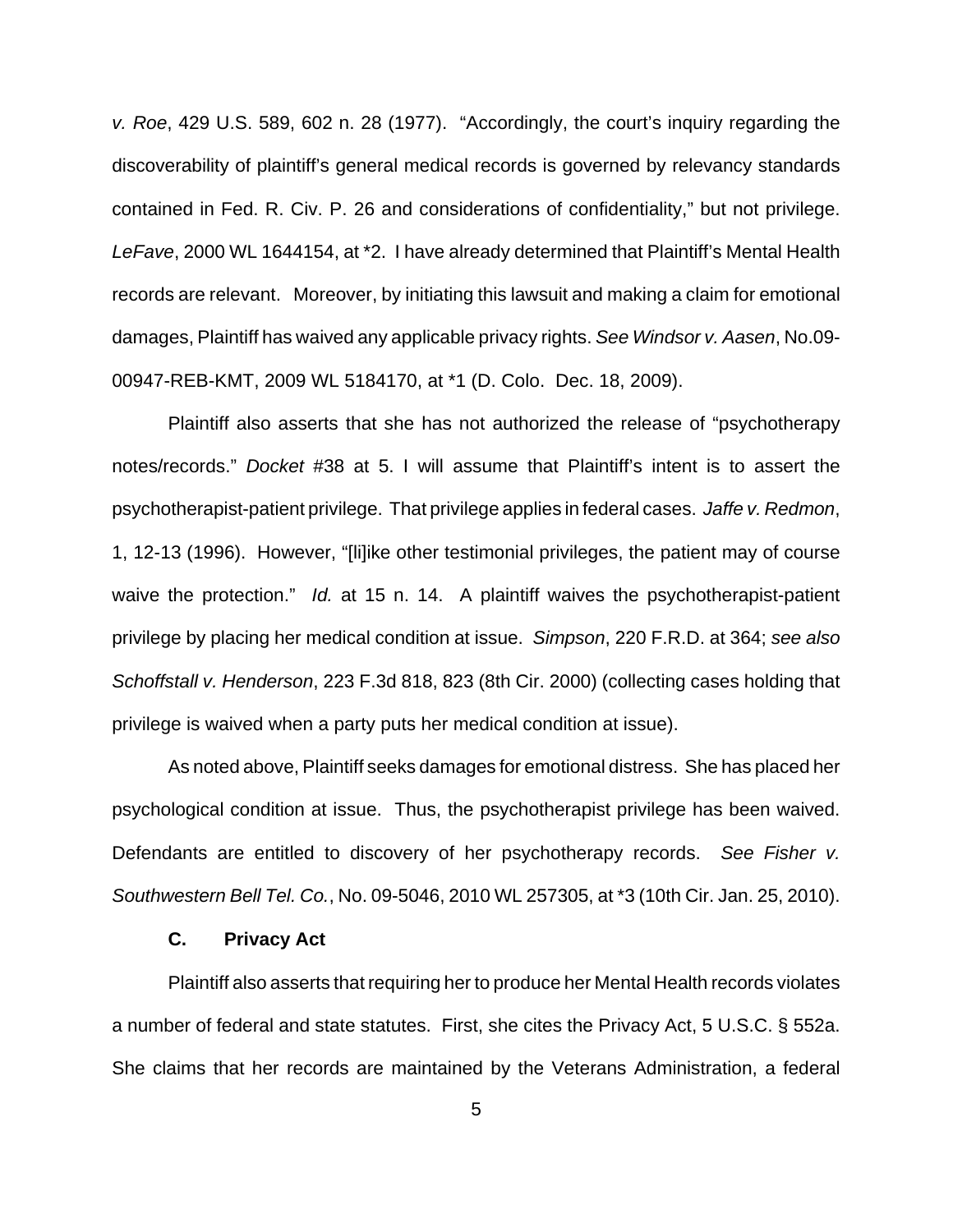agency. Pursuant to the Privacy Act, Plaintiff asserts that an agency is not required "to disclose to any individual any information compiled in reasonable anticipation of a civil action or proceeding." Response [#38] at 3.

The Privacy Act provides a right of action against a government agency when records pertaining to an individual have been improperly disclosed by the agency. 5 U.S.C. § 552a; Lee v. Dep't of Justice, 413 F.3d 53, 55 (D.C. Cir. 2005). The Act prohibits agencies from disclosing "any record which is contained in a system of records" to an unauthorized party. 5 U.S.C. § 552a(b) (emphasis added). Here, the VA will disclose Plaintiff's Mental health records to her, so that she can transmit copies of them to defense counsel. Thus, disclosure by the VA to an "unauthorized party" is not involved. Also, the VA will not be improperly disclosing Plaintiff's Mental Health records as disclosure of such records is authorized by law and mandated by Court order, due to Plaintiff's pursuit of litigation regarding her emotional condition. Finally, Plaintiff has not cited any statutory provisions or case law to support her theory that the Privacy Act prohibits disclosure of Mental Health records in a civil proceeding.

#### **D. HIPPA**

Plaintiff asserts that HIPPA, Pub. L. No. 104-91, 110 Stat. 1936, prohibits the release of Mental Health records in civil litigation. HIPAA was enacted to provide standards for protection of the privacy of medical information. Wallin v. Dycus, No. 03-00174, 2009 WL 2490127, at \*5 (D. Colo. Aug. 13, 2009). Pursuant to the terms of HIPAA, "[a] covered entity, may not use or disclose protected health information, expect as permitted or required [by other statutory provisions]." 45 C.F.R. § 164.502(a). The covered entity may disclose medical information to the patient who is the subject of the records. 45 C.F.R. §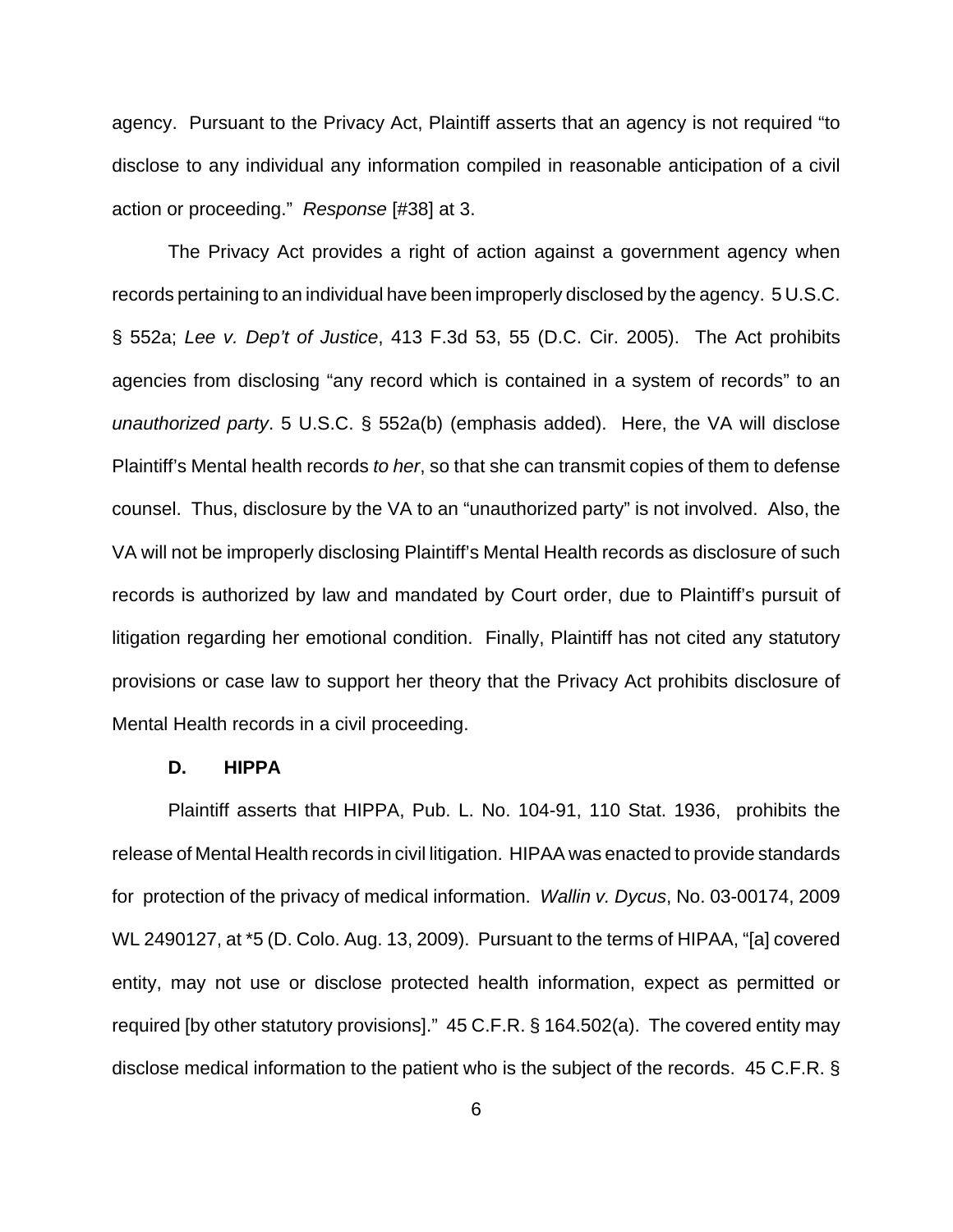164.502(a)(1)(iv). Disclosure of a patient's medical information is permitted when it is requested by the patient. Id. Pursuant to this Order, Plaintiff is required to request copies of her Mental Health records for purposes of pursuing her lawsuit. Disclosure of Plaintiff's Mental Health records to her is not a violation of HIPAA, and production of copies of such records to Defendants is required by law if Plaintiff seeks to obtain damages for emotional distress. Plaintiff's argument regarding HIPAA have no merit.

## **E. Colorado statutes**

Without any factual or legal support, Plaintiff asserts that disclosure of her medical records would violate the "Colorado Rape Shield Law" and the Colorado Open Records Act. Colorado's rape shield statute, Colo. Rev. Stat. §18-3-407, provides that in rape and sexual assault cases, a victim's prior or subsequent sexual conduct is presumed to be irrelevant. People v. McKenna, 585 P.2d 275, 276 (Colo. 1978). Plaintiff has not identified what relevance this statute has in the present case. Plaintiff's allegations against Defendants do not include rape, and there has been no suggestion that Defendants intend to use Plaintiff's sexual conduct against her.

The Colorado Open Records Act ("CORA"), Colo. Rev. Stat. § 24-72-201, et seq. provides that "[a]ll public records shall be open for inspection by any person at reasonable times." "Public Records" means "all writing maintained, or kept by the state, any agency, institution ... or political subdivision of the state ... ." Id.  $\S$  24-72-202(6)(a)(I). CORA is not implicated here. Plaintiff's Mental Health records are not "public records" within the meaning of CORA. Moreover, such records are not maintained by any state government entity.

## **III. Conclusion**

7